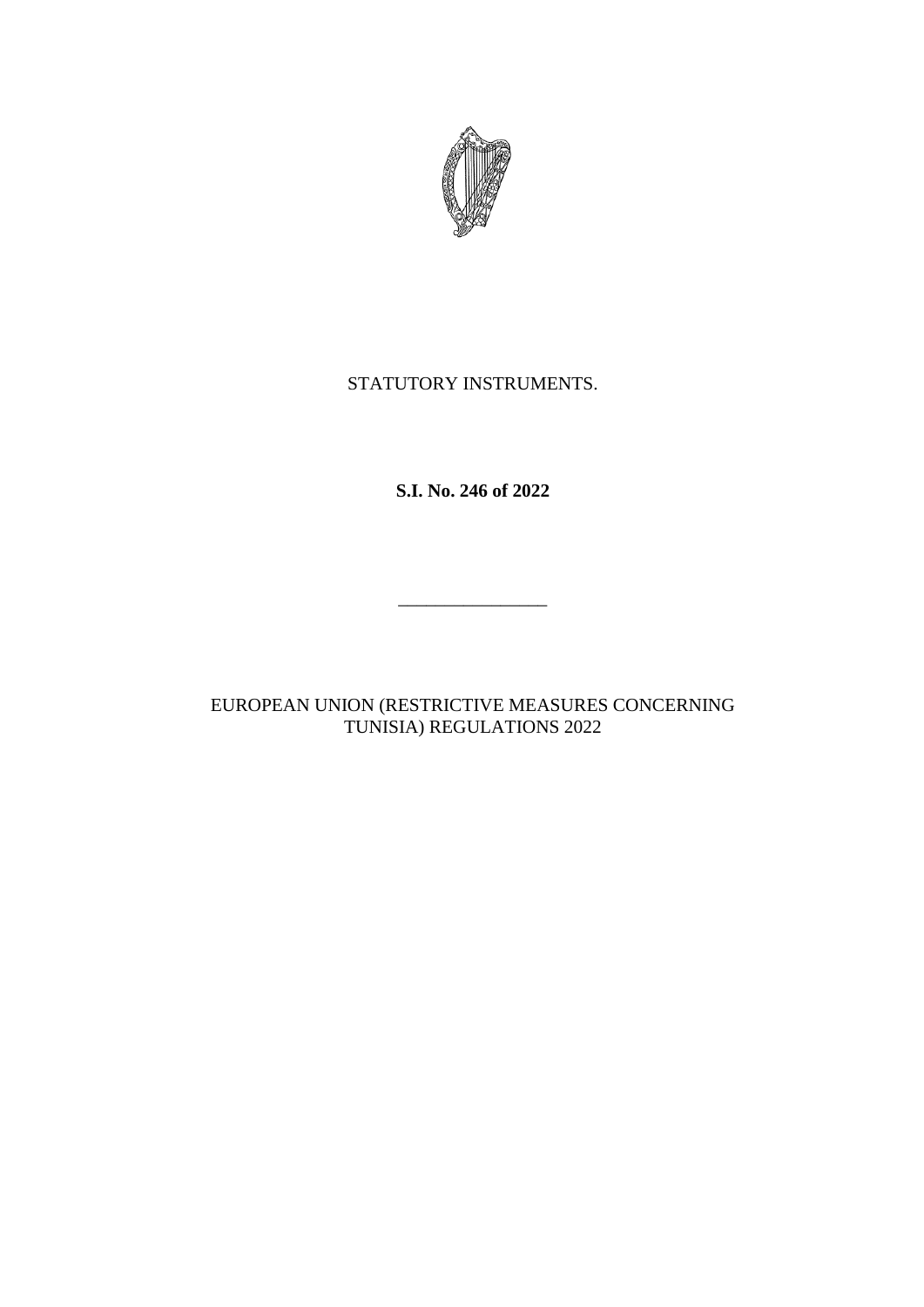### S.I. No. 246 of 2022

### EUROPEAN UNION (RESTRICTIVE MEASURES CONCERNING TUNISIA) REGULATIONS 2022

I, LEO VARADKAR, Minister for Enterprise, Trade and Employment, in exercise of the powers conferred on me by section 3 of the European Communities Act 1972 (No. 27 of 1972) and for the purpose of giving full effect to Council Regulation (EU) No  $101/2011$  of 4 February  $2011<sup>1</sup>$ , as amended, hereby make the following regulations:

1. These Regulations may be cited as the European Union (Restrictive Measures concerning Tunisia) Regulations 2022.

### 2. (1) In these Regulations -

"Council Regulation" means Council Regulation (EU) No 101/2011 of 4 February  $2011<sup>1</sup>$  as amended by the European acts specified in Schedule 1;

"European act" means an act adopted by an institution of the European Union or an institution of the European Communities.

(2) A word or expression which is used in these Regulations and which is also used in the Council Regulation has, unless the context otherwise requires, the same meaning in these Regulations as it has in the Council Regulation.

3. A person who contravenes a provision of the Council Regulation specified in Schedule 2 shall be guilty of an offence.

4. Notwithstanding Regulation 3, a person who has received an authorisation under Article 4(1), 5(1) or 7 of the Council Regulation may, subject to compliance with the terms and conditions of such authorisation, do such of the things as are so authorised.

5. A person who is guilty of an offence under Regulation 3 shall be liable -

- (*a*) on summary conviction, to a class A fine or to imprisonment for a term not exceeding 12 months or both, or
- (*b*) on conviction on indictment, to a fine not exceeding  $\epsilon$ 500,000 or to imprisonment for a term not exceeding 3 years or both.

6. A competent authority in the State, following such consultation as it considers necessary with other competent authorities, for the purposes of the

 $1$  OJ L31, 5.2.2011, p.1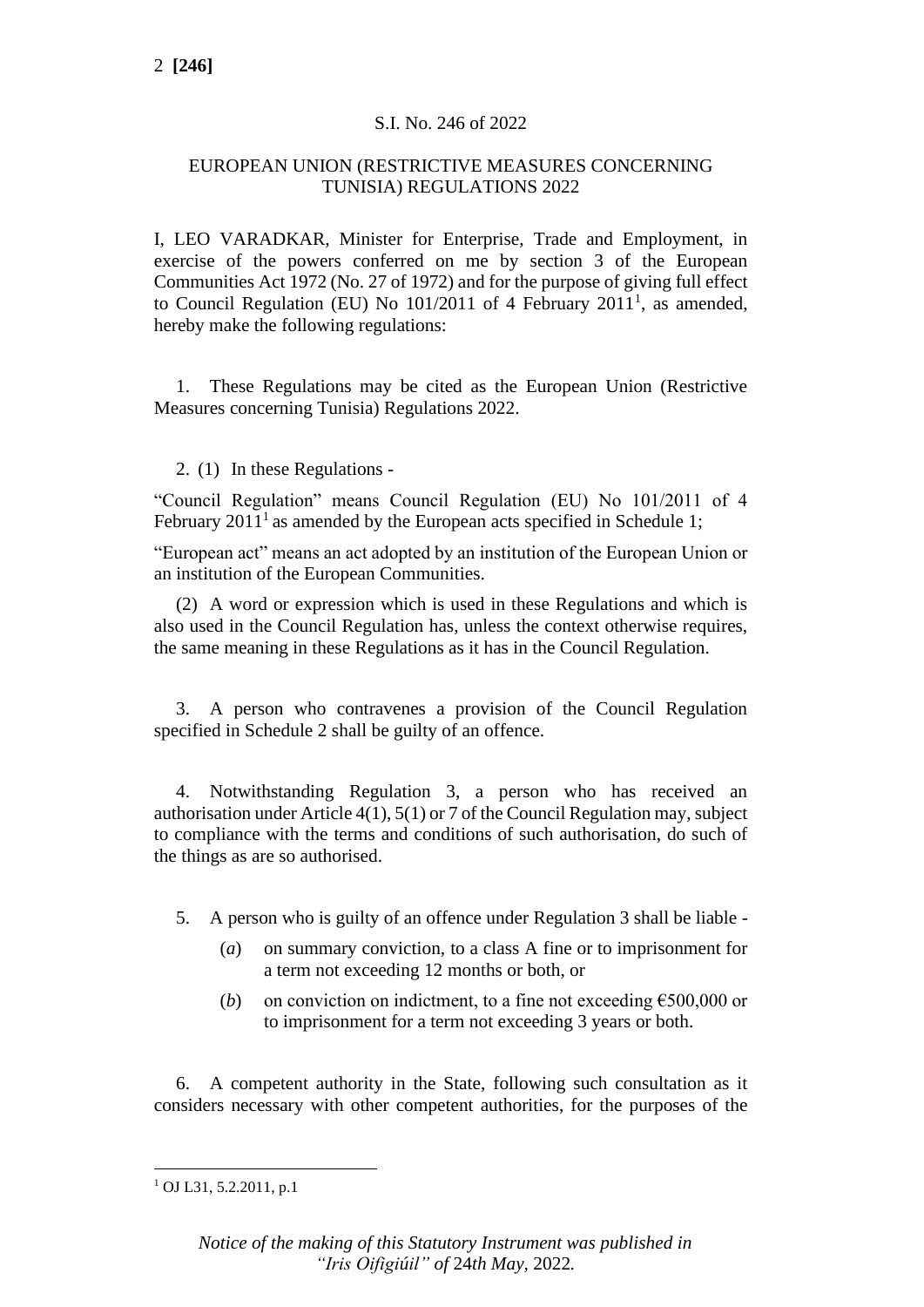administration and enforcement of the Council Regulation or these Regulations, may give in writing such directions to a person as it sees fit.

7. A person who fails to comply with a direction given under Regulation 6 within the time specified in the direction shall be guilty of an offence and shall be liable on summary conviction to a class A fine or to imprisonment for a term not exceeding 6 months or both.

8. Where an offence under these Regulations is committed by a body corporate and is proved to have been so committed with the consent or connivance of or to be attributable to any neglect on the part of any person, being a director, manager, secretary or other officer of the body corporate, or a person who was purporting to act in such capacity, that person shall, as well as the body corporate, be guilty of an offence and shall be liable to be proceeded against and punished as if he or she were guilty of the first-mentioned offence.

9. (1) Proceedings for an offence under these Regulations in relation to an act committed outside the State may be taken in any place in the State and the offence may for all incidental purposes be treated as having been committed in that place.

(2) Where a person is charged with an offence referred to in paragraph (1), no further proceedings in the matter (other than any remand in custody or on bail) may be taken except by or with the consent of the Director of Public Prosecutions.

(3) In proceedings for an offence referred to in paragraph (1),

- (*a*) a certificate purporting to be signed by an officer of the Department of Foreign Affairs and stating that a passport was issued by that Department to a person on a specified date, and
- (*b*) a certificate that is signed by an officer of the Minister for Justice and stating that, to the best of the officer's knowledge and belief, the person has not ceased to be an Irish citizen,

is evidence that the person was an Irish citizen on the date on which the offence is alleged to have been committed, and is taken to have been signed by the person purporting to have signed it, unless the contrary is shown.

(4) A person who has been acquitted or convicted of an offence in a place outside the State shall not be proceeded against for an offence under these Regulations in relation to an act committed outside the State consisting of the conduct, or substantially the same conduct, that constituted the offence of which the person has been acquitted or convicted.

10. The European Union (Restrictive Measures concerning Tunisia) Regulations 2021 (S.I. No. 74 of 2021) are revoked.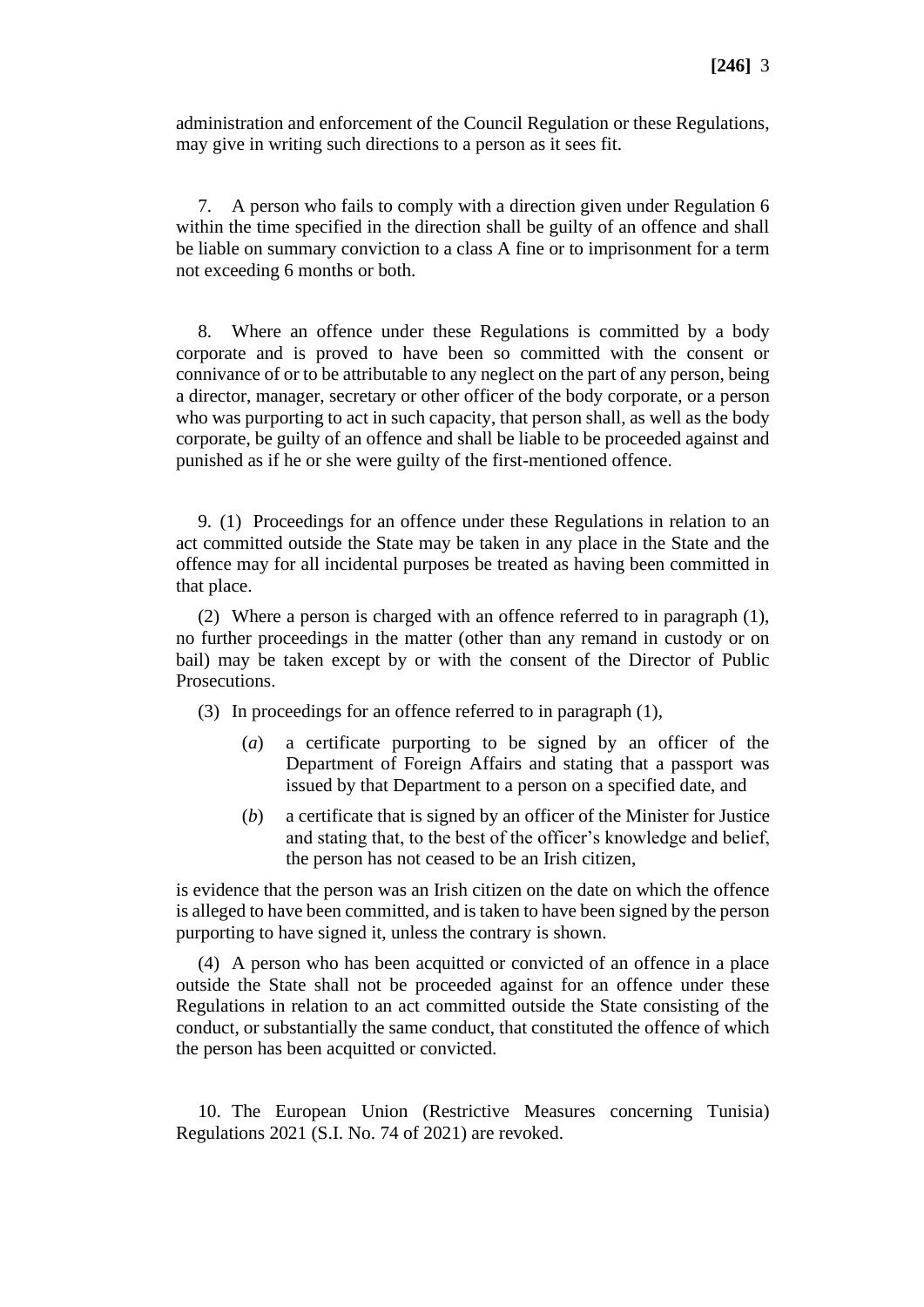# **Schedule 1 Council Regulation**

- 1. Council Regulation (EU) No 1100/2012 of 26 November 2012<sup>2</sup>
- 2. Council Regulation (EU) No  $517/2013$  of 13 May  $2013<sup>3</sup>$
- 3. Council Implementing Regulation (EU) No 735/2013 of 30 July 2013<sup>4</sup>
- 4. Council Implementing Regulation (EU) No 81/2014 of 30 January 2014<sup>5</sup>
- 5. Council Implementing Regulation (EU) 2015/147 of 30 January 2015<sup>6</sup>
- 6. Council Implementing Regulation (EU) 2016/111 of 28 January 2016<sup>7</sup>
- 7. Council Implementing Regulation (EU) 2017/149 of 27 January 2017<sup>8</sup>
- 8. Council Implementing Regulation (EU) 2018/137 of 29 January 2018<sup>9</sup>
- 9. Council Implementing Regulation (EU) 2019/132 of 28 January 2019<sup>10</sup>
- 10. Council Implementing Regulation (EU) 2020/115 of 27 January 2020<sup>11</sup>
- 11. Council Implementing Regulation (EU) 2021/49 of 22 January 2021<sup>12</sup>
- 12. Council Implementing Regulation (EU) 2022/113 of 27 January 2022<sup>13</sup>
- 13. Council Regulation (EU) 2022/149 of 3 February 2022<sup>14</sup>

 OJ L 327, 27.11.2012, p.16 OJ L 158, 10.6.2013, p.1 OJ L 204, 31.7.2013, p.23 OJ L 28, 31.1.2014, p.2 OJ L 26, 31.1.2015, p.3 OJ L 23, 29.1.2016, p.1 OJ L 23, 28.1.2017, p.1 OJ L 25, 30.1.2018, p.1 OJ L 25, 29.1.2018, p.12 OJ L 22, 28.1.2020, p.1 OJ L 23, 25.1.2021, p.5 OJ L 19, 28.1.2022, p.7 OJ L 25, 4.2.2022, p.7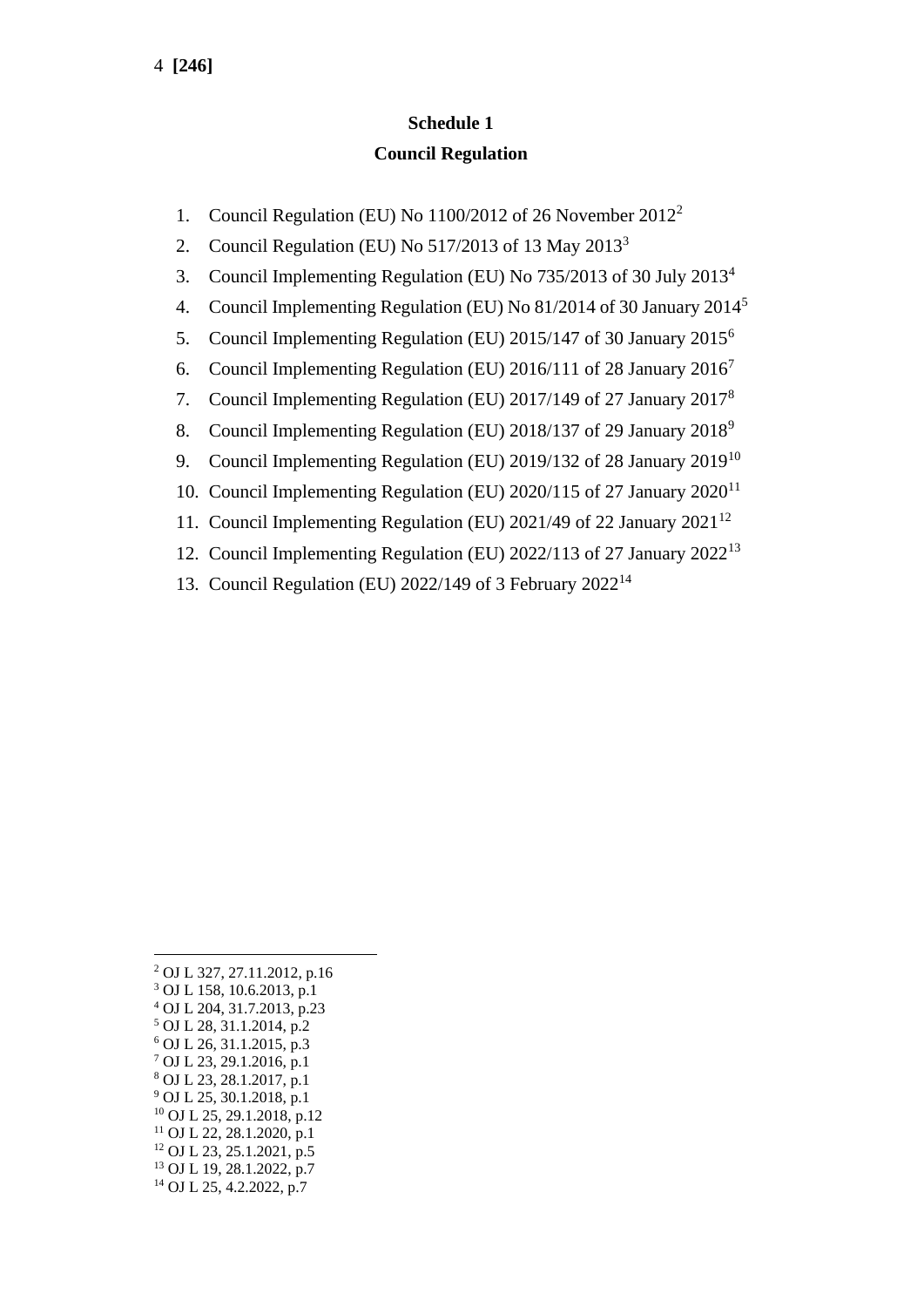# **Schedule 2 Provision of Council Regulation**

Article 2

Article 9(1)



GIVEN under my Official Seal, 12 May, 2022.

LEO VARADKAR, Minister for Enterprise, Trade and Employment..